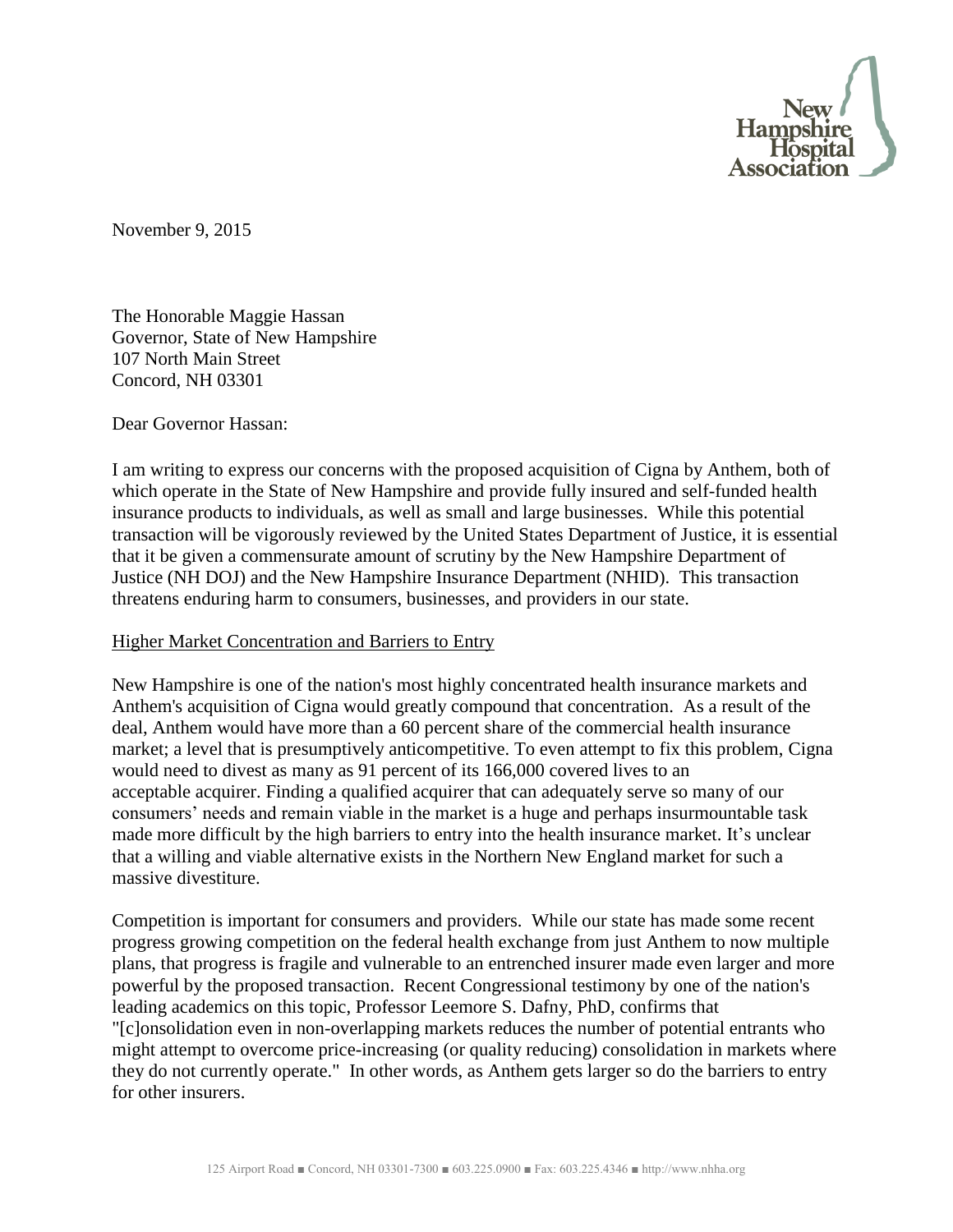Letter to Governor Maggie Hassan November 9, 2015 page 2

## Higher Prices and Less Innovation

One of the justifications the insurers most frequently offer for their transactions is that premium prices will decrease for consumers. However, research shows that having fewer insurers leads to higher premiums for large and small employers as well as individuals purchasing insurance on the exchange. It also shows that any "savings" – administrative or otherwise – promised by the insurers are never passed on to consumers. There is no reason to believe that this transaction will be different and every reason to believe that premium, deductible and out-of-pocket costs will rise as a result.

There is, however, a real danger that the "savings" the insurers promise could harm providers and their patients. "Savings" derived from cost cutting efforts that create problems such as longer wait times for patients, cannot be considered a benefit of this transaction. Neither are slowdowns in payments to providers or more disputed claims based on such things as policy changes that make an artificial distinction about where a hospital service is delivered, both of these produce "savings" for the insurer and costs for the hospital and their patients and are much more likely to occur as a result of this transaction.

Perhaps even more concerning is the risk of halting the recent progress that some of our hospitals have made with insurers on care delivery reform models and the innovative payment arrangements that support them. While the insurers claim that this transaction will allow them to accelerate those efforts, there is scant tangible evidence to support the claim. In fact, research shows that "[a]n insurer with stronger market power has less of an incentive to invest in new products" and "no research showing the larger insurers are likelier to innovate."

Health care is changing to transform how care is organized and delivered, as well as how it is paid for to ensure patients get the right care, at the right time, in the right setting…every time. Hospitals and other health care providers have every incentive to work together to better coordinate care to ensure that patients are able to get more effective, high quality, convenient care that keeps them healthy and lowers the overall cost of health care. The loss of competition threatened by this transaction will make it even more difficult for our providers to find a willing partner in the insurance industry to work with collaboratively on reform efforts.

## This Deal Needs Vigorous State Review

A little over a year ago, hospitals—through the New Hampshire Hospital Association supported legislation to spur innovative health care delivery and financing reforms to support accessible, high quality, effective and affordable care. To do so most effectively, we proposed